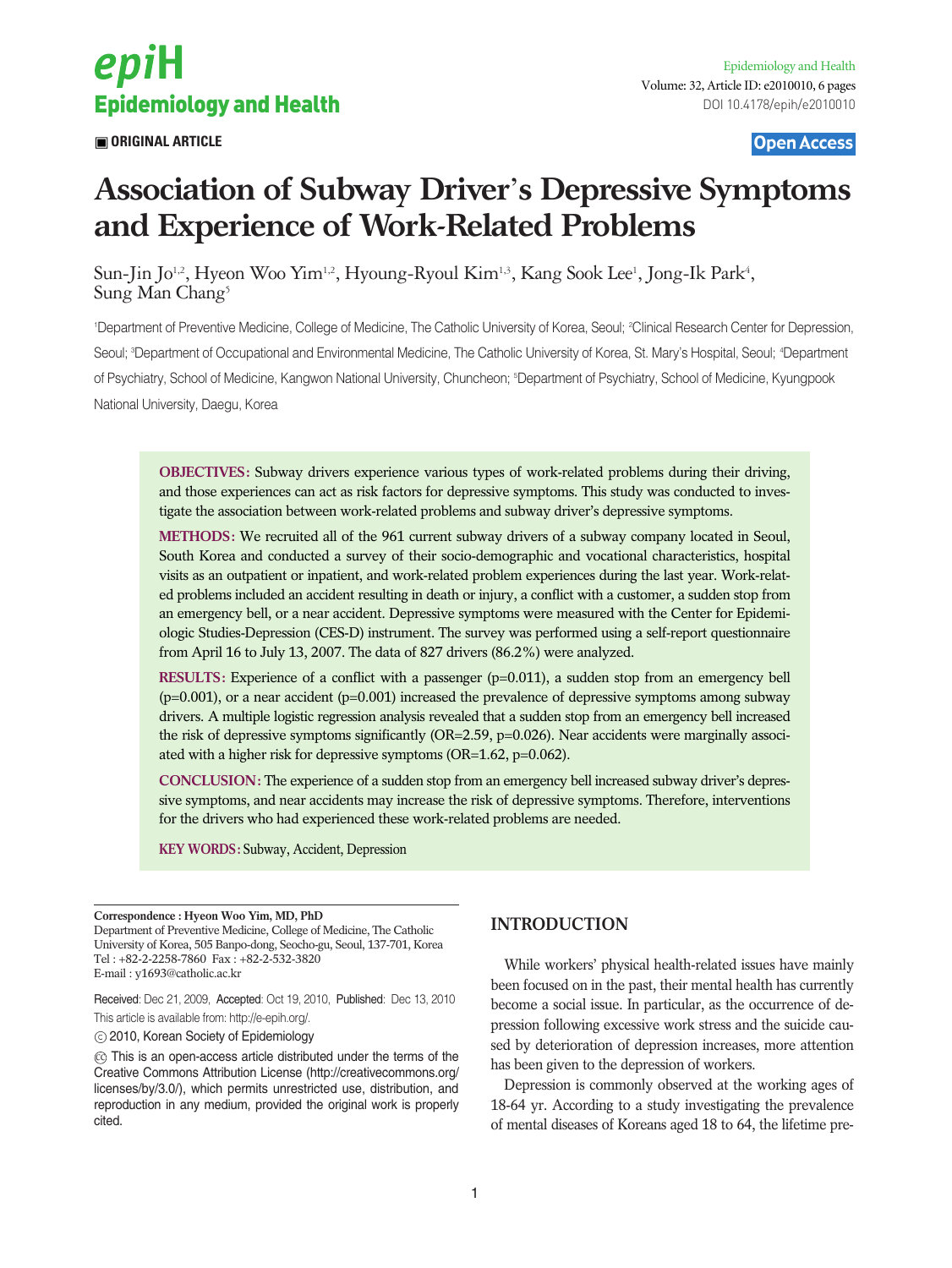valence of major depressive disorder was 5.6% [1]. Although there has been no data on this subject for actual workers, the healthy worker effect is considered to reduce the prevalence of depression. However, the social burden caused by depression is very serious and the WHO reported that it was one of major diseases leading to physical, social and vocational disorders and this social burden is growing [2].

In England, stress or depression caused or deteriorated by work was found to be the second most common work-related disease following muscular-skeletal diseases [3]. In addition, depression was reported to account for one third of all work-related disease in England, it was the second major cause of long absence and it caused 20% of the early retirement [4]. Every year 15-30% of workers experience mental problems and 20% of all sick leave is explained by a single cause, namely depression [5]. Depression is surely one of the very critical health problems for workers.

In particular, for subway drivers any problem with their mental health is not only a personal problem that damages their own health condition, but it also can be a risk to others. In other words, the mental health of subway drivers is directly related with the safety of many passengers using subways, so it is different from that of other workers. When a subway driver shows a lack of concentration or bad judgment as depressive symptoms, his or her driving or mechanical operation can be inappropriate [5]. Therefore, managing depression of subway drivers is an issue that needs attention.

Twenty to thirty percent of the drivers experience accidents resulting in death or injury [6, 7], and particularly fatal accidents increase the possibility of post-traumatic stress disorder and depressive symptoms because of an excessive guilty conscience even though the accidents occur under unexpected circumstances and they are not related with the driving ability of drivers [7, 8]. Moreover, subway drivers experience various work-related problems such as a conflict with a customer and near accidents during their driving and these can work as important risk factors for depression or as stressors. Kenner et al suggested that relatively minor stressors or "hassles" that characterized every day life are significant for predicting health outcomes [9], and depressed individuals scored higher than the controls on measures of "hassles" [10]. The frequency and intensity of "hassles" are related to more severe depression [11].

Like this, subway drivers are exposed to risk factors for depression, but there has been no research on the prevalence of Korean subway driver's depressive symptoms and there have been no studies on how to manage their depressive symptoms.

Therefore, this study was conducted to investigate the association between depressive symptoms and subway drivers' work-related problems that they experienced during their driving.

## **METHODS**

#### **Subjects**

All of 961 current subway drivers working for the "A" subway located in Seoul at January 1, 2007 were chosen as the subjects of this study.

## **Questionnaire**

The questionnaire used for this study included six questions about socio-demographic and vocational characteristics, four questions about work-related problems and hospital visit as an outpatient or inpatient, and twenty questions for the screening of depressive symptoms.

As the socio-demographic and vocational characteristics, gender, age, the education level, the marital status, the length of time working as a subway driver and the status at work were investigated. As work-related problems, an accident resulting in death or injury, a conflict with a customer such as blame from a passenger or a dispute/scuffle with a passenger, a sudden stop due to the emergency bell and a near accident during the last one year were examined. These four self-administrating questions were developed as a result of qualitative interviews with five subway drivers.

The Center for Epidemiologic Studies-Depression (CES-D) Scale that was standardized by Cho and Kim [12] was used to detect depressive symptoms. The CES-D is a self-report scale consisting of 20 questions, and it has been used as a measure of depressive symptoms in epidemiologic studies. It found that the CES-D was useful to detect clinical depression [13]. All the questions of the scale are scored from 0 to 3 points and a person recording 21 or more points out of a total of 60 was classified into the depressive symptom group. It was suggested that the score 21 was appropriate cut-off point for screening depression or depressive symptoms in community epidemiological studies by Cho and Kim [12].

## Data collection

The data was collected from six offices for around two weeks at each office from 16 April to 13 July, 2007. Two trained investigators were dispatched to each office and the subway drivers of each office were individually asked to fill out the questionnaires after informed written consent was obtained. The subjects' confidentiality was assured and the investigation was conducted by using the self-reporting questionnaire. The data from 827 subjects out of 961 was collected and the rate of filling out the questionnaire was 86.2%.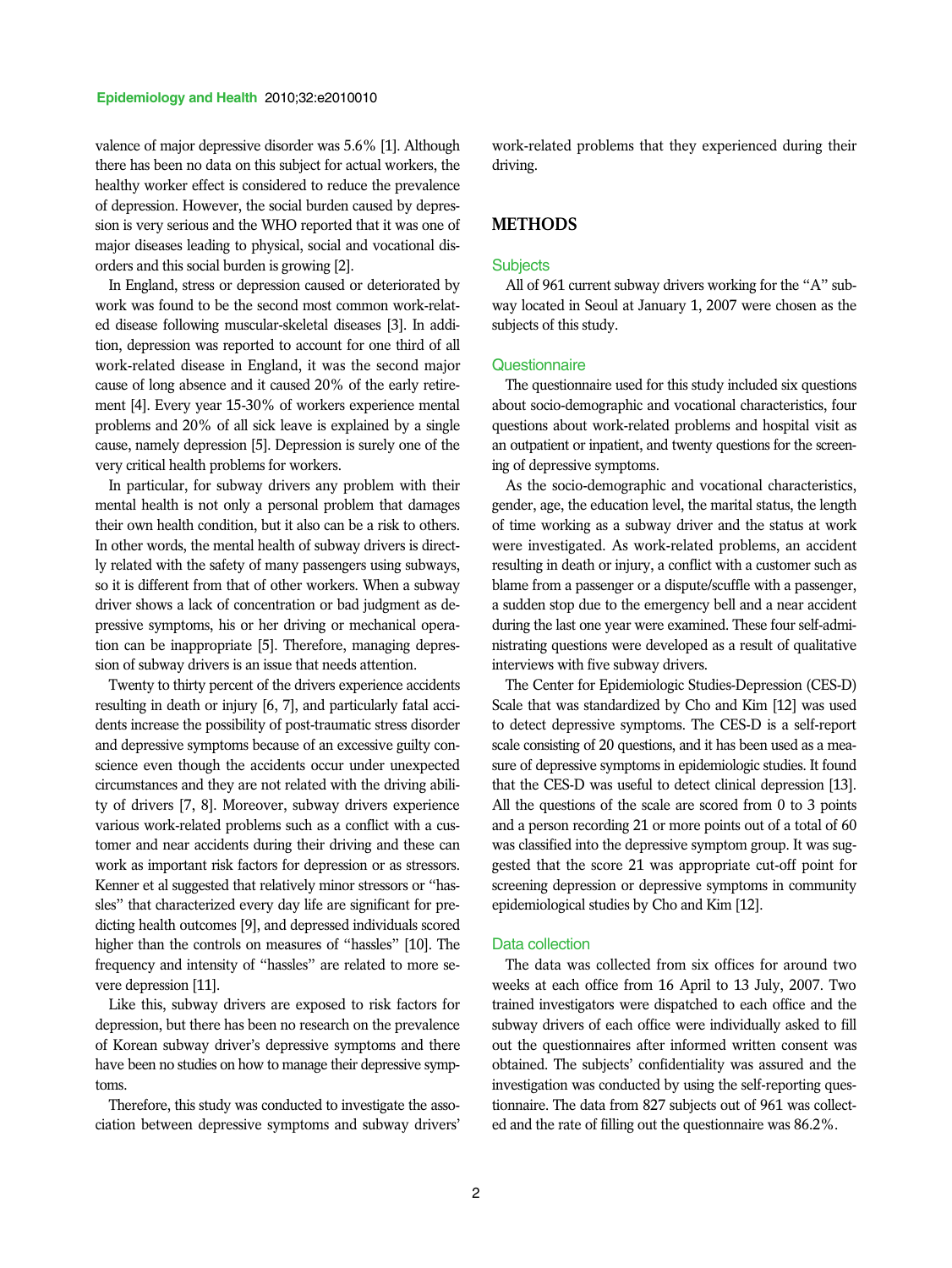## Data analysis

After dual entry of the collected data was performed by two trained persons, the entry errors were found and corrected and the missing values were replaced by using the nearest neighbor imputation.

 $\chi^2$  tests were used to investigate the difference in the existence of depressive symptoms according to socio-demographic and vocational characteristics and experiencing different types of problems. To determine the effect of each workrelated problems on depressive symptoms, multiple logistic regression analysis was performed after controlling for the socio-demographic and vocational characteristics and hospital visit as an outpatient or inpatient.

This study was approved by the Institutional Review Board (IRB) of The Catholic University of Korea.

## **RESULTS**

The prevalence of depressive symptoms of the subjects was 9.2%. There was no difference in the prevalence of depressive symptoms according to gender, the marital status, the length of time working as a driver, the status at work and the hospital visit as an inpatient. However, the differences according to hospital visit as an outpatient and the education period were statistically significant (p=0.003) or marginally significant (p=0.056). The prevalence of depressive symptoms of the subjects who were educated for less than 16 yr and 16 yr or more were 7.2% and 11.1%, respectively, and the prevalence of subjects with a longer education period was found to be slightly higher than that of the others workers. The subjects who experienced hospital visit as an outpatient showed a higher prevalence of depressive symptoms (12.2%) compared with that of the inpatient (6.5%) (Table 1).

The results of the analysis on the prevalence according to experiencing each work-related problem are presented in Table 2. No difference was observed in the prevalence of depressive symptoms according to experiencing an accident resulting in death or injury for the last one year. For a conflict with a customer, the prevalence of depressive symptoms not experiencing conflict with a customer was 7.1%, while that of the drivers experiencing conflict with a customer was 12.3% (p=0.011). Out of the subjects who had not stopped a subway due to ringing the emergency bell by a passenger, 3.4% showed depressive symptoms and among those having stopped the subway due to the emergency bell of a passenger, 11.1% experienced depressive symptoms (p=0.001). The prevalence of the drivers without and with the experi-

**Table 1.** Prevalence of depressive symptoms according to the socio-demographic and vocational characteristics and hospital visit as an outpatient or inpatient

| Variables                 |                   | Total | Normal $(21)$ | Depressive symptom ( $\geq$ 21) | $\chi^2$    |
|---------------------------|-------------------|-------|---------------|---------------------------------|-------------|
| Total                     |                   | 821   | 751 (90.8)    | 76 (9.2)                        |             |
| Gender                    | Male              | 814   | 741 (91.0)    | 73 (9.0)                        | $3.052*$    |
|                           | Female            | 13    | 10(76.9)      | 3(23.1)                         | $(p=0.109)$ |
| Age (yr)                  | $<$ 35            | 200   | 183 (91.5)    | 17(8.5)                         | 0.576       |
|                           | 35-39             | 401   | 361 (90.0)    | 40 (10.0)                       | $(p=0.750)$ |
|                           | $\geq$ 40         | 226   | 207 (91.6)    | 19(8.4)                         |             |
| Education period (yr)     | <16               | 402   | 373 (92.8)    | 29(7.2)                         | 3.660       |
|                           | $\geq$ 16         | 425   | 378 (88.9)    | 47(11.1)                        | $(p=0.056)$ |
| Spouse                    | Non               | 140   | 124 (88.6)    | 16(11.4)                        | 1.012       |
|                           | Exist             | 687   | 627 (91.3)    | 60(8.7)                         | $(p=0.314)$ |
| Working duration (yr)     | < 5               | 143   | 134 (93.7)    | 9(6.3)                          | 1.908       |
|                           | $5-9$             | 248   | 206 (89.6)    | 24(10.4)                        | $(p=0.385)$ |
|                           | $\geq$ 10         | 454   | 411 (90.5)    | 43(9.5)                         |             |
| Status at work            | Junior employee   | 392   | 352 (89.8)    | 40(10.2)                        | 1.876       |
|                           | Senior employee   | 123   | 112(91.1)     | 11(8.9)                         | $(p=0.599)$ |
|                           | Assistant manager | 196   | 178 (90.8)    | 18(9.2)                         |             |
|                           | Manager or higher | 116   | 109(94.0)     | 7(6.0)                          |             |
| Hospital visit-outpatient | Non               | 443   | 414 (93.5)    | 29(6.5)                         | 7.989       |
|                           | Exist             | 384   | 337 (87.8)    | 47 (12.2)                       | $(p=0.003)$ |
| Hospital visit-inpatient  | Non               | 782   | 711 (90.9)    | 71(9.1)                         | $0.210*$    |
|                           | Exist             | 45    | 40 (88.9)     | 5(11.1)                         | $(p=0.596)$ |

\*Fisher's exact test.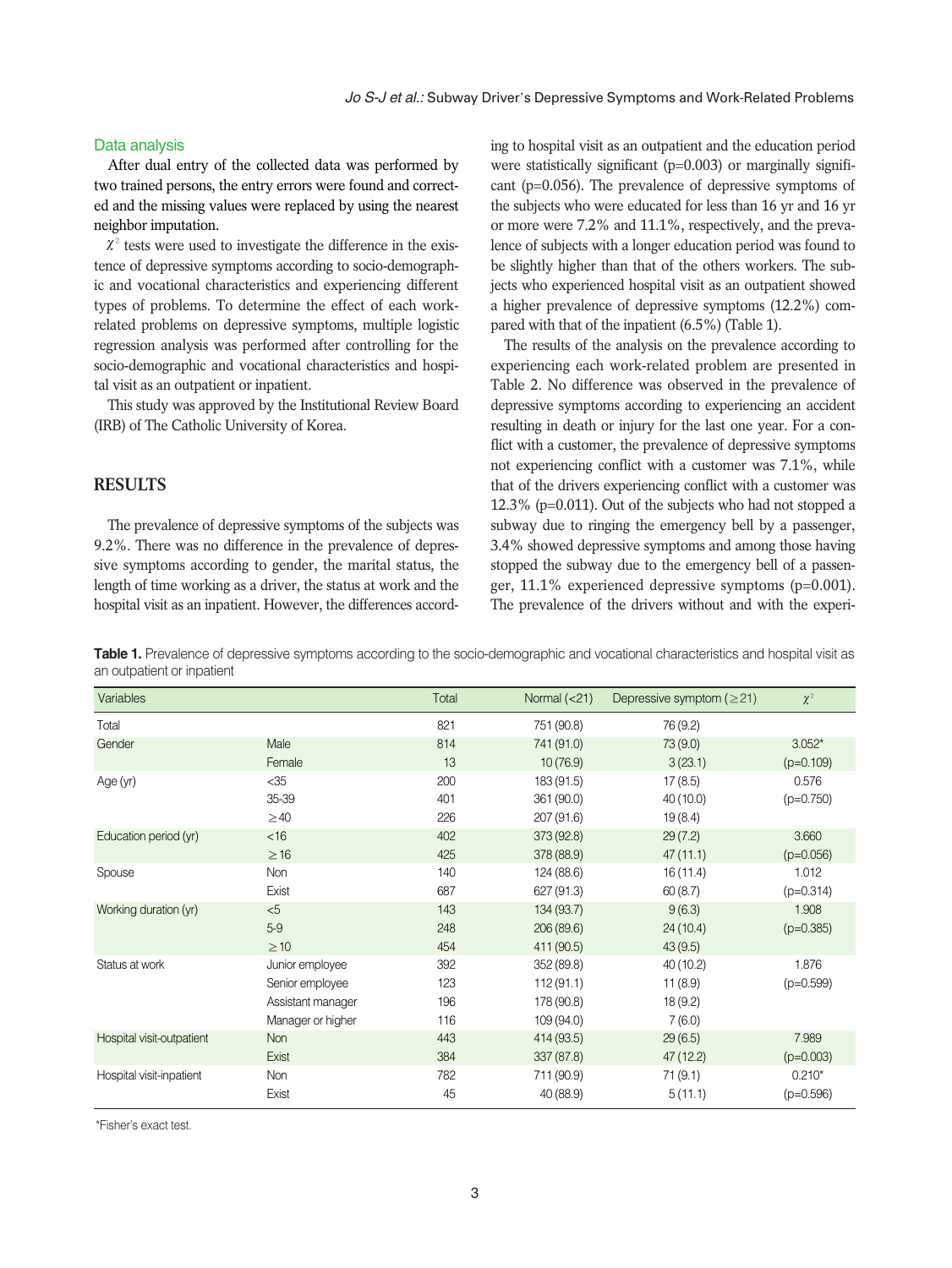### **Epidemiology and Health** 2010;32:e2010010

| Table 2. Prevalence of depressive symptoms according to work-relate problems during the past year |  |  |  |
|---------------------------------------------------------------------------------------------------|--|--|--|
|---------------------------------------------------------------------------------------------------|--|--|--|

| <b>Variables</b>                      |           | Total | Normal $(21)$ | Depressive symptom $(≥21)$ | $\chi^2$    |
|---------------------------------------|-----------|-------|---------------|----------------------------|-------------|
| Accident resulting in death or injury | <b>No</b> | 788   | 714 (90.6)    | 74 (9.4)                   | $0.809*$    |
|                                       | Yes       | 39    | 37 (94.9)     | 2(5.1)                     | $(p=0.569)$ |
| Conflict with customer                | <b>No</b> | 494   | 459 (92.9)    | 35(7.1)                    | 6.513       |
|                                       | Yes       | 333   | 292(87.7)     | 41(12.3)                   | $(p=0.011)$ |
| Sudden stop from emergency bell       | No        | 205   | 198 (96.6)    | 7(3.4)                     | 10.893      |
|                                       | Yes       | 622   | 553 (88.9)    | 69(11.1)                   | $(p=0.001)$ |
| Near accident                         | <b>No</b> | 569   | 529(93.0)     | 40(7.0)                    | 10.196      |
|                                       | Yes       | 258   | 222(86.0)     | 36(14.0)                   | $(p=0.001)$ |

\*Fisher's exact test.

**Table 3.** Results of multiple logistic regression analysis to explore the risk factor

| Variable                              | ΟR   | 95% CI        | p-value |
|---------------------------------------|------|---------------|---------|
| Male gender                           | 0.34 | $0.09 - 1.34$ | 0.123   |
| Long education period*                | 1.68 | 1.02-2.76     | 0.042   |
| Hospital visit-outpatient             | 179  | 1.08-2.94     | 0.023   |
| Accident resulting in death or injury | 0.37 | $0.08 - 1.63$ | 0.188   |
| Conflict with customer                | 122  | $0.73 - 2.03$ | 0.451   |
| Sudden stop from emergency bell       | 2.59 | 1.12-5.95     | 0.026   |
| Near accident                         | 162  | $0.98 - 2.70$ | N 062   |

Reference group: less than 16 yr.

OR, odds ratio; CI, confidence interval.

ence of a near accident was 7.0% and 14.0%, respectively, and the prevalence of depressive symptoms for the subjects who experienced a near accident was higher than that of the others.

To determine the association between experiencing workrelated problems and depressive symptoms among the subway drivers, multiple logistic regression analysis was conducted with the four work-related problems as independent variables and the education level and a hospital visit as an outpatient and gender, which has been reported to be closely related with depressive symptoms, as the control variables. According to the results, a sudden stop due to an emergency bell and a near accident among the four work-related problems significantly increased the prevalence of depressive symptoms. The subway drivers having experienced a sudden stop from an emergency bell were 2.59 times more likely to have depressive symptoms than that of the other drivers (95% CI: 1.08-2.76). Those having experienced near accidents had a 1.67 times greater possibility of experiencing depressive symptoms than that of the other drivers (95% CI: 0.98-2.70) and this was marginally significant. Experience of an accident resulting in death or injury, or a conflict with a customer during the last one year was revealed not to significantly affect the possibility of experiencing depressive symptoms (Table 3).

## **DISCUSSION**

For making the diagnosis of major depression, at least a two-week continuance of a depressive mood or loss of interest is a necessary condition and five or more symptoms among decreased or increased appetite, insomnia or hypersomnia, psychomotor agitation or retardation, fatigue or loss of energy, feelings of worthlessness, reduced thinking power and repeated thoughts on death should be associated. In particular, major depression can be diagnosed when these symptoms provoke social and vocational dysfunction [14]. Although the Composite International Diagnostic Interview (CIDI) and Diagnostic Interview Schedule (DIS) are mainly used to examine the prevalence of major depression in research on the general population, the time and effort to use them are considerable. Therefore, prevalence of depressive symptoms is generally investigated in epidemiologic studies, except for nationwide surveys. Among the scales for that, the CES-D is a selfreporting depression-screening tool that is most widely utilized around the world and it is known to be appropriate for epidemiologic studies in the community because its questions are very simple and the degree of a depressive symptom is measured along with the time period of the symptoms [15]. This study also used the CES-D to survey the prevalence of depressive symptoms of the subjects.

According to the results, 9.2% of the subjects were found to have depressive symptoms and this level was much lower than that of a general population that was assessed using the CES-D [16]. This was considered to be caused by the health worker effect, as mentioned before. Healthy workers are characteristically hired and their employment provides a relatively improved socioeconomic status, so their health condition is better than that of a general population [17].

This study revealed that experiencing an accident resulting in death or injury during the last one year was not related with subway drivers' depressive symptoms. As we asked about experiencing fatal accidents during the last one year, there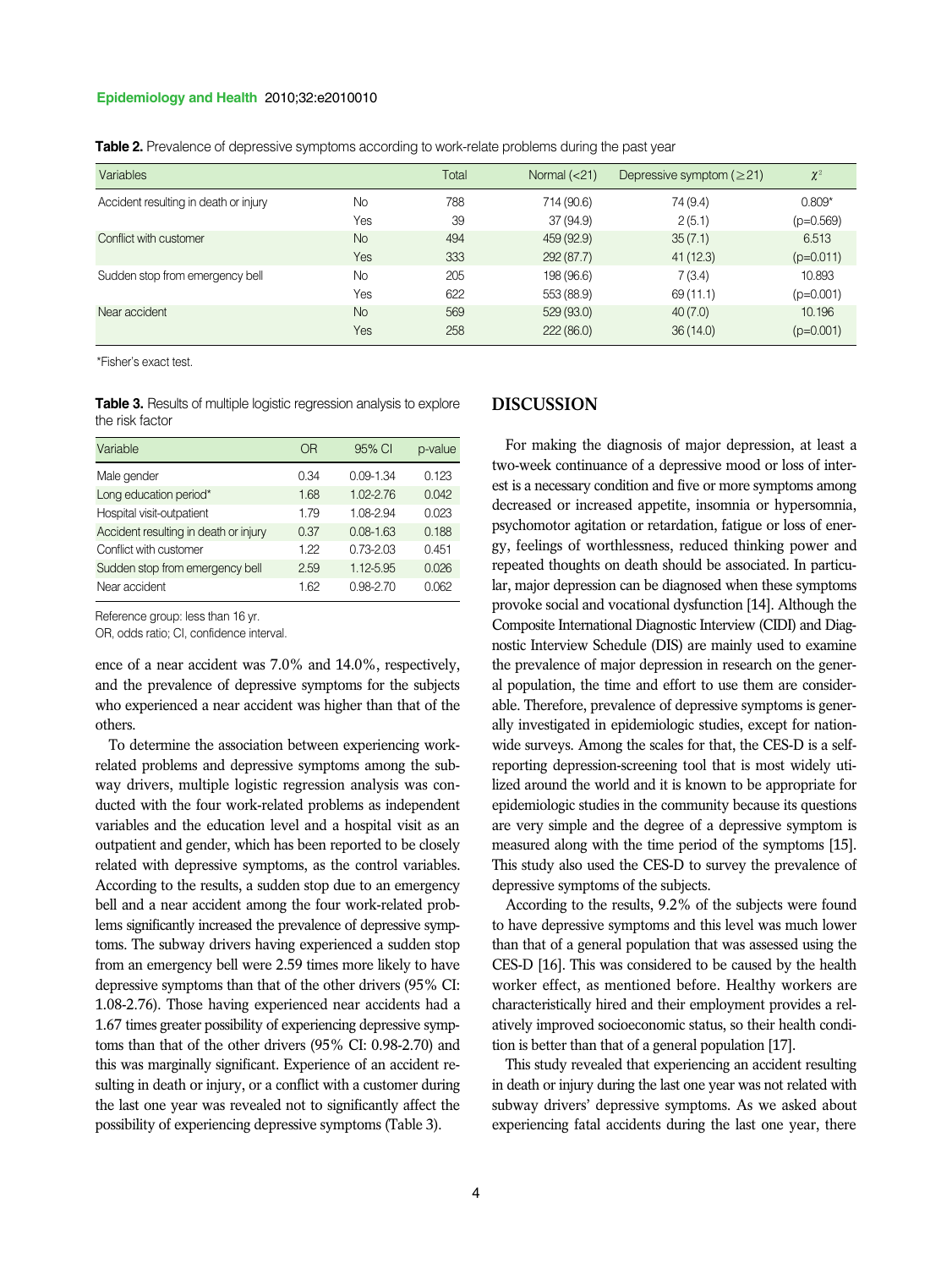was the possibility that any acute depressive symptoms right after accident had disappeared at that time before the survey was performed. When Tranah and Farmer compared the mean scores of the severe depression sub-scale of the General Health Questionnaire (GHQ) at one and six months after exposure to railway suicide, the scores at one month were low, so a marked decrease was not possible at six months [18]. In addition, the CES-D, which was used to measure depressive symptoms in this study, is a tool that does not measure post-traumatic stress disorder, but rather, it measures general depressive symptoms. Therefore, the association between less traumatic work-related problems and depressive symptoms might be revealed.

Subway drivers experience various work-related problems during their driving and a problem leading to the most serious trauma is an accident in which a passenger runs into the railway to commit suicide. This results in a fatal outcome in most cases and a subway driver can not expect it or take measures to prevent it [8]. A driver can see the eyes of the person just before they are killed at a certain place and sometimes he or she deals with that place and drives there again even after the accident [19]. A subway driver with such an experience has a high risk of post-traumatic stress disorder and depression [20]. In Denmark, the necessity of preparation and treatment for such a situation has been recognized and measures to cope with it have been instituted politically. The measures for it include 1) psychotherapy (crisis intervention) within 24 hr of the suicide attempt, 2) preparation for psychological crisis reactions in young drivers during their training and introduction of psychotherapy after the experience of railway suicide, 3) introduction to crisis intervention and psychological first aid for instructors and other staff who are called out in connection with suicide events, and 4) information campaigns inside and outside the company concerning railway suicides [21]. When these measures that were taken in Denmark also happen for the Korean subway drivers and the drivers fully recognize that they are not personally responsible for an accident resulting in death or injury, the effect of such an event on depressive symptoms can be reduced.

On the contrary, a near accident or a sudden stop from an emergency bell of a passenger was observed to significantly or marginally increase the risk of depressive symptoms in this study. This finding is consistent with Tranah and Farmer's report that those symptoms still reported at 6 months were most likely precipitated by the index incident and not by other negative life events that occurred between one month and six months after a fatal accident [18]. A near accident means a situation in which an error of a worker or a defect on an actual spot can provoke an accident, but fortunately a direct accident does not occur. Heinrich suggested a principle of

1:29:300 that out of a total of 330 accidents, the cases of near, minor and serious accidents were 300, 29 and 1, respectively, according to an analysis of around 75,000 accidents [22]. Like this, a near accident is one of the potential stressors of subway drivers. Although an accident resulting in death or injury leads to the biggest psychological reaction of the drivers, a near accident has also been reported to provoke a strong reaction [7]. A near accident is a major cause of stress by itself, and for subway drivers who have experienced an accident resulting in death or injury, a near accident or a sudden stop due to an emergency bell can produce a strong emotional impact on them by reminding them of the past accident.

Gender has been reported as an important risk factor for the prevalence of depression. According to a survey on the one-year prevalence of depression conducted in the U.S. using the Composite International Diagnostic Interview, the prevalence of depression of males and females was 7.7% and 12.9%, respectively [23]. In Korea lifetime prevalence of depression for females was also higher than that of males at 7.6% and 3.6%, respectively [1] and the same trend was observed in this study. However, the subjects included only thirteen females and there existed some possibility of chance in the prevalence of depressive symptoms among the females.

Whether a low educational background is a risk factor for depression is still controversial [24-26]. While a high educational background in males is associated with a low prevalence of depression, in females this tendency has not been clearly observed [1, 26]. In this study in which the subjects were mostly males, a higher level of education was associated with a higher possibility of experiencing depressive symptoms. When the level of education is investigated as a variable of the socio-demographic characteristics, an education level of 12 or less than 12 yr is generally used as a dividing line and more than 12 yr is generally defined as a long education period. However, because all of the subjects of this study had a high level of education of more than 12 yr, the period was divided into less than 16 yr and 16 or more years to analyze its association with depressive symptoms. As a result of this study, a higher level of education showed a higher prevalence of depressive symptoms compared to that of a shorter education period, and this might be related with organizational culture. When qualitative interviews were done with the subway drivers of this company, it found that there existed some delicate conflicts between the drivers who graduated from a particular vocational high school/college and other schools. The analysis of the relation between the level of education and the status at work resulted in significant negative correlation. In light of these results, it is possible that the subway drivers having a higher level of education were not included in the alumni group of a particular high school